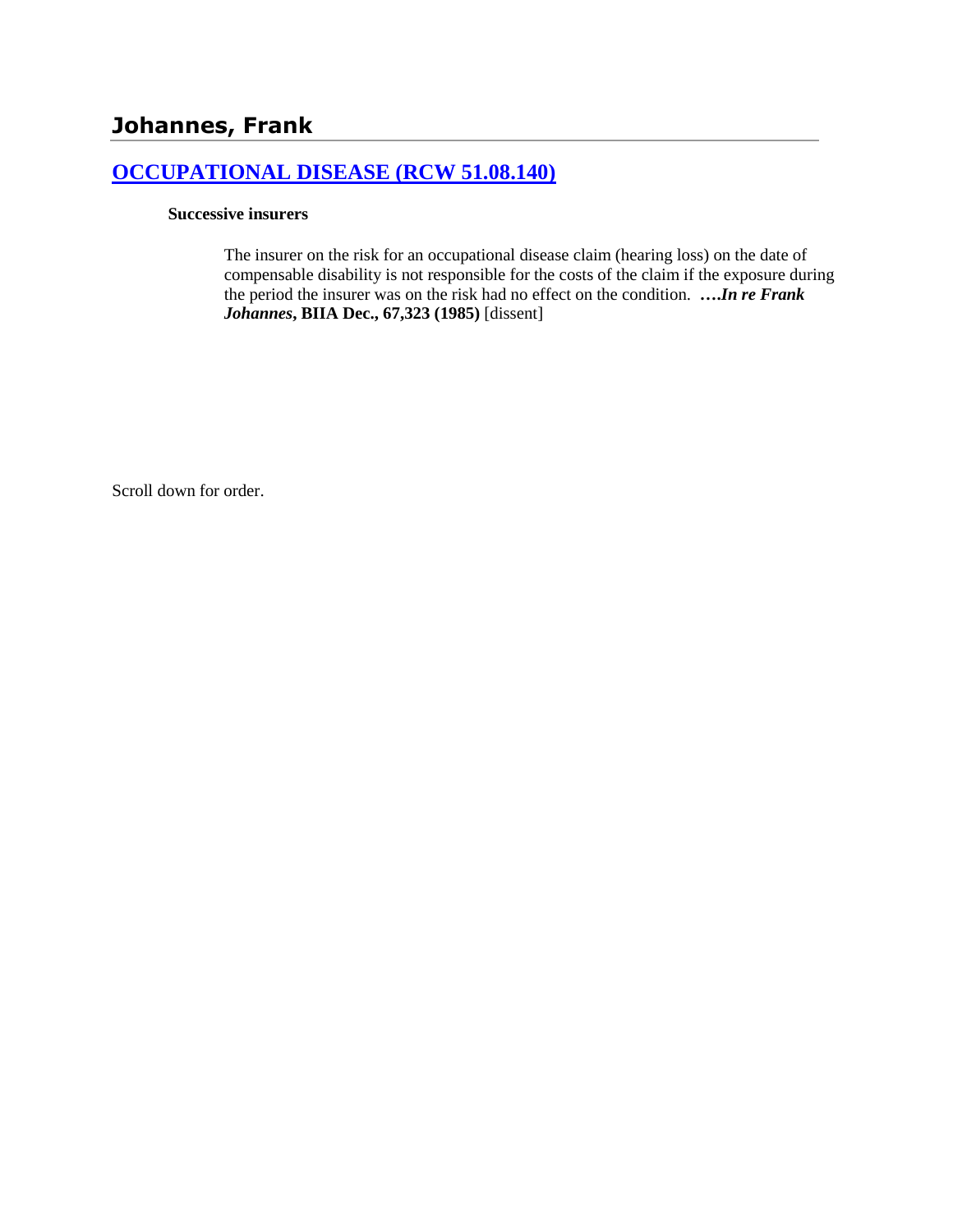## **BEFORE THE BOARD OF INDUSTRIAL INSURANCE APPEALS STATE OF WASHINGTON**

**IN RE: FRANK W. JOHANNES ) DOCKET NO. 67,323**

**CLAIM NO. S-521963 ) DECISION AND ORDER**

APPEARANCES:

Claimant, Frank W. Johannes, by John S. Perazzo, Union Representative of Boilermakers Local # 104

**)**

Employer, Isaacson Steel, by Graham and Dunn, per Clemens H. Barnes

> Department of Labor and Industries, by The Attorney General, per Beverly N. Goetz, Lawrence C. Watters, and Francois L. Fischer, Assistants

This is an appeal filed by the self-insured employer on March 26, 1984, from an order of the Department of Labor and Industries dated January 27, 1984 which adhered to the provisions of an order dated November 16, 1983, ordering the claim closed and directing the self- insured employer to pay a permanent partial disability award as compensation for a 30.3% loss of hearing in both ears. **AFFIRMED**.

# **PROCEDURAL MATTERS**

Pursuant to RCW 51.52.104 and RCW 51.52.106, this matter is before the Board for review and decision on timely Petitions for Review filed by the employer and the Department of Labor and Industries to a Proposed Decision and Order issued on August 2, 1984, in which the order of the Department dated January 27, 1984 was affirmed. The employer's petition seeks reversal of the determinations made in the Proposed Decision and Order.

The Department's petition sought to have this Board assess interest on the unpaid award, should the self-insured employer's financial responsibility for the claim be affirmed. However, in a letter dated August 30, 1984, the Department agreed to withdraw its petition on the condition that this Board separately address the question of the claimant's entitlement to interest following entry of the Board's final order on the merits of the appeal. Since it is the Board's routine policy to address the applicability of interest under RCW 51.52.135 following entry of the final Board order on any appeal, we consider the Department's petition to be withdrawn and the argument therein to be waived.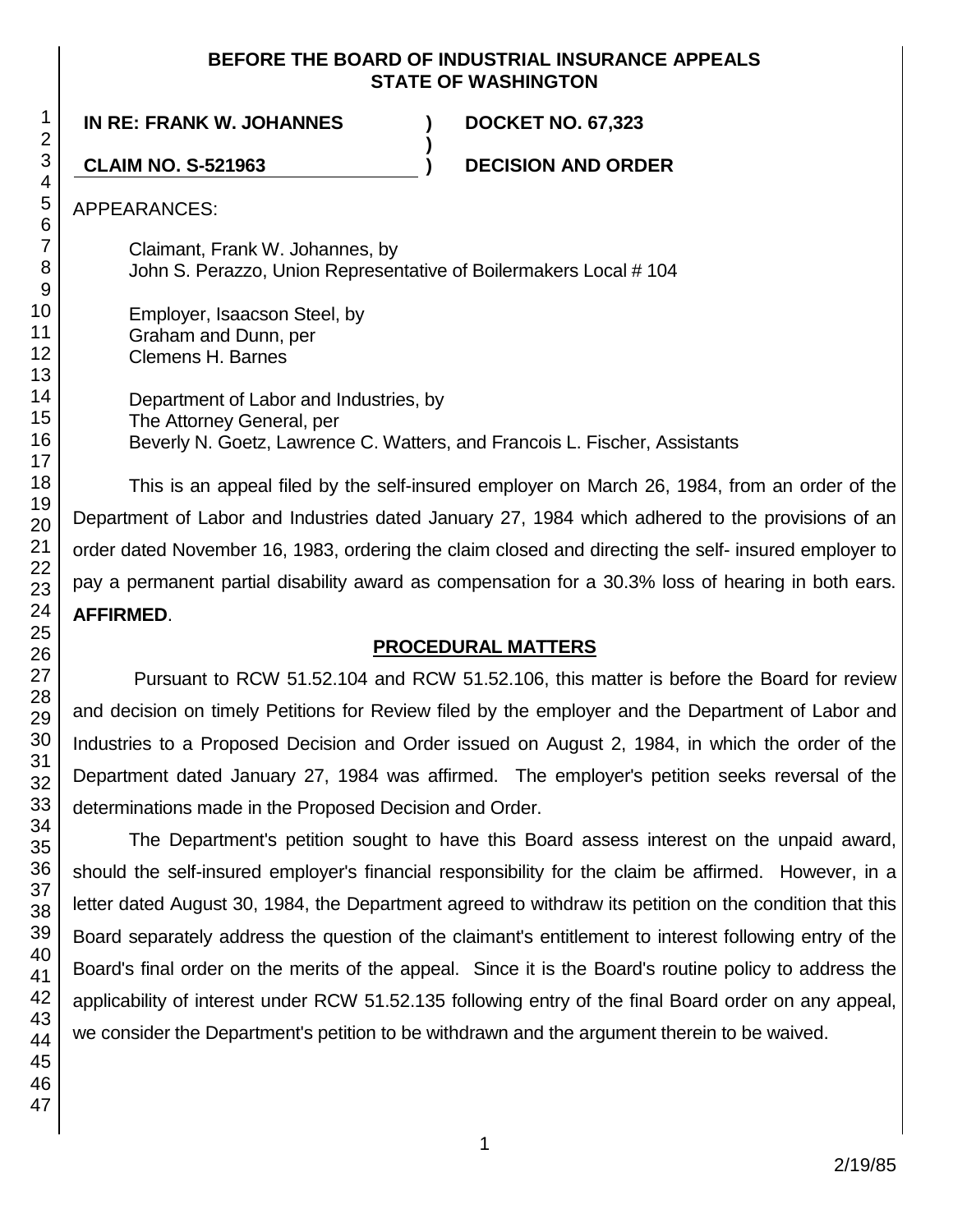### **DECISION**

There is no contest in this appeal concerning the admission of evidence. The parties agreed at hearing to the admission of a written "Stipulation of Fact and Testimony" in lieu of presentation of witnesses. For the issue before the Board is not one of the claimant's entitlement to an award for occupational loss of hearing or the amount of that entitlement. Rather, the question presented by this appeal is one of which insurer, the employer in its self-insured capacity, or the Department as trustee of the State Fund, is responsible for payment of the benefits.

This issue is not directly answered by reference to any appellate court decision in this state's jurisdiction. This Board, however, has previously ruled on the question presented. The most recent case where the Board has addressed the issue at length was In re Harry S. Lawrence, Docket No. 54,394, 11/18/80. Prior to that decision, two other appeals, In re Delbert Monroe, Docket No. 49,698, 7/24/78, and In re Winfred E. Hanninen, Docket No. 50,653, 3/16/79, addressed the same issue. By coincidence the Monroe and Hanninen appeals were also ones involving occupational hearing loss. We feel our decision in the Lawrence appeal most clearly addressed this Board's analysis of financial responsibility of "successive insurers". Also, by coincidence the Lawrence appeal involved the same employer as is involved in the instant case.

In the present appeal, the employer is not asserting that apportionment should be done but is rather asserting that the Department's order has failed to follow the legal tenets pronounced by this Board in Lawrence. The employer admits in its brief of June 27, 1984, consistent with the position it took in the Lawrence appeal, that the "fairer approach" would be to apportion responsibility between successive insurers. Understandably, though, the employer seeks the Department and this Board to give an even-handed approach to the adjudication of such issue. In Lawrence, the self-insurer was the insurer when the last injurious exposure occurred; the Department and this Board held the self-insurer responsible for the full costs of the claim. The employer alleges that in Johannes, the Department (State Fund) was the insurer when the claimant was last exposed to a noisy environment; thus, the State Fund should bear full responsibility here.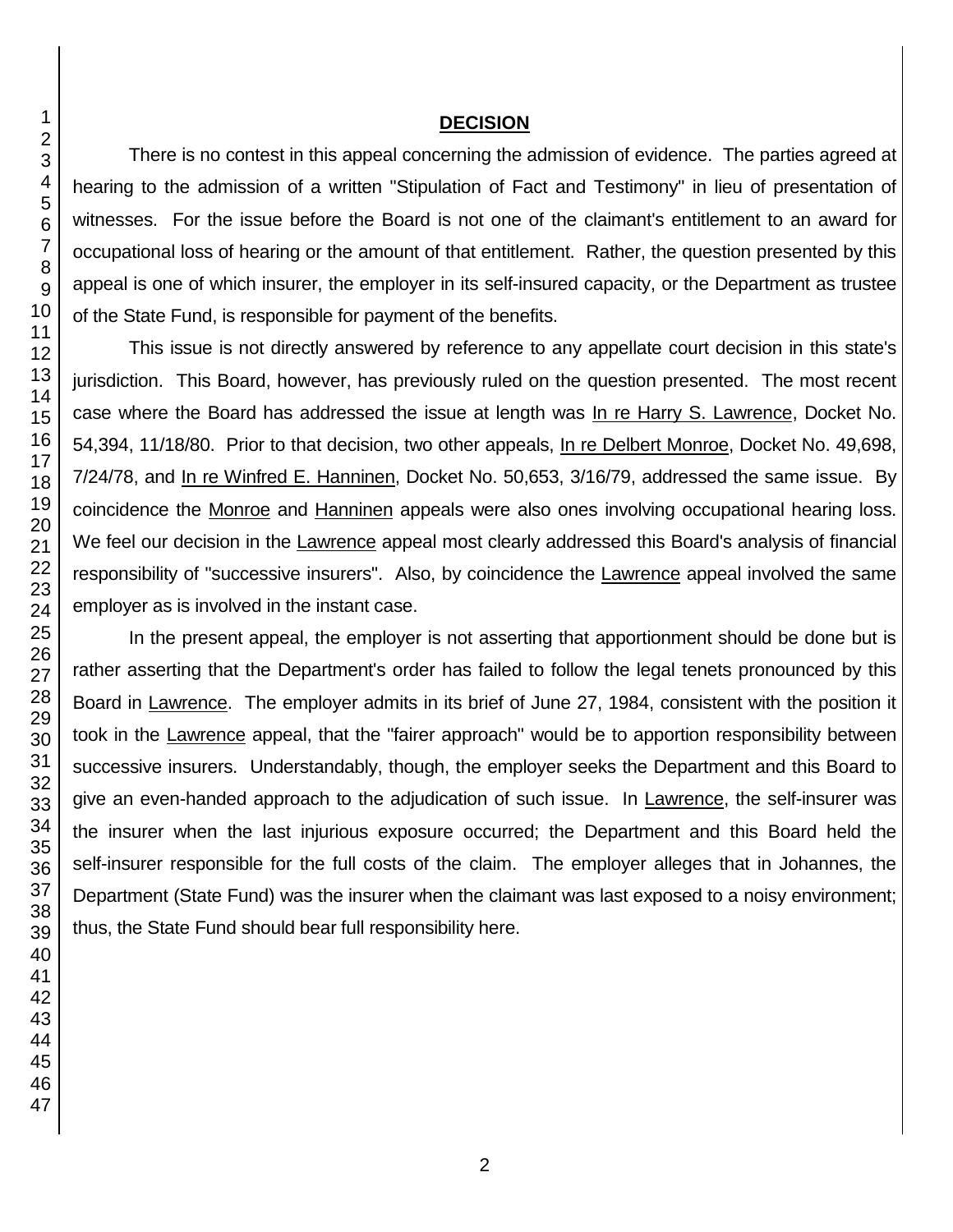To resolve the question in the appeal now before us, we must again look to the same authorities that we did in Lawrence. Professor Arthur Larson extensively discusses the subject of rights between successive insurers in his treatise, The Law of Workmen's Compensation. Professor Larson sets forth in ] 95.21 what is deemed to be the general rule supported by many judicial decisions relating to occupational disease insurer liability:

> "In the case of occupational disease, liability is most frequently assigned to the carrier who was on the risk when the disease resulted in disability, if the employment at the time of disability was of a kind contributing to the disease... This is comparable to the "last injurious exposure" rule...except that it places more stress on the moment of disability. Occupational disease cases typically show a long history of exposure without actual disability, culminating in the enforced cessation of work on a definite date. In the search for an identifiable instant in time which can perform such necessary functions as to start claim periods running, establish claimant's right to benefits, and fix the employer and insurer liable for compensation, the date of disability has been found the most satisfactory. Legally, it is the moment at which the right to benefits accrues; as to limitations, it is the moment at which in most instances the claimant ought to know he has a compensable claim; and, as to successive insurers, it has the one cardinal merit of being definite, while such other possible dates as that of actual contraction of the disease are usually not susceptible to positive demonstration."

The employer's petition also cites us to Gregory v. Peabody Coal Company, 355 S.W.2nd 156 (Ky.1962), and asserts that such case was "discussed with approval" by the Board in the Lawrence appeal. It argues the holding in that case supports the employer's position in the instant appeal. Initially, we must respond that the employer has misinterpreted this Board's reliance on that Kentucky case. In Lawrence, the Gregory case was cited to illustrate that Kentucky holds to the general rule of the last insurer on risk as being solely responsible. It was cited to rebut the employer's position in Lawrence that Kentucky followed an apportionment theory illustrated by Yocom v. Hayden, 566 S.W.2nd 776 (Ky.1978). In Lawrence, we distinguished the inapposite nature of the Yocom facts, and then cited Gregory v. Peabody, supra, as representing the true Kentucky rule. This Board did not, however, embrace in its entirety the rule announced in that case.

The holding in Lawrence to which this Board has attempted to faithfully adhere was stated in a single short paragraph:

> "In summary, we are persuaded that this state's system of underwriting workers' compensation claims costs requires that we follow the general rule espoused in Professor Larson's treatise. Simply stated, in this state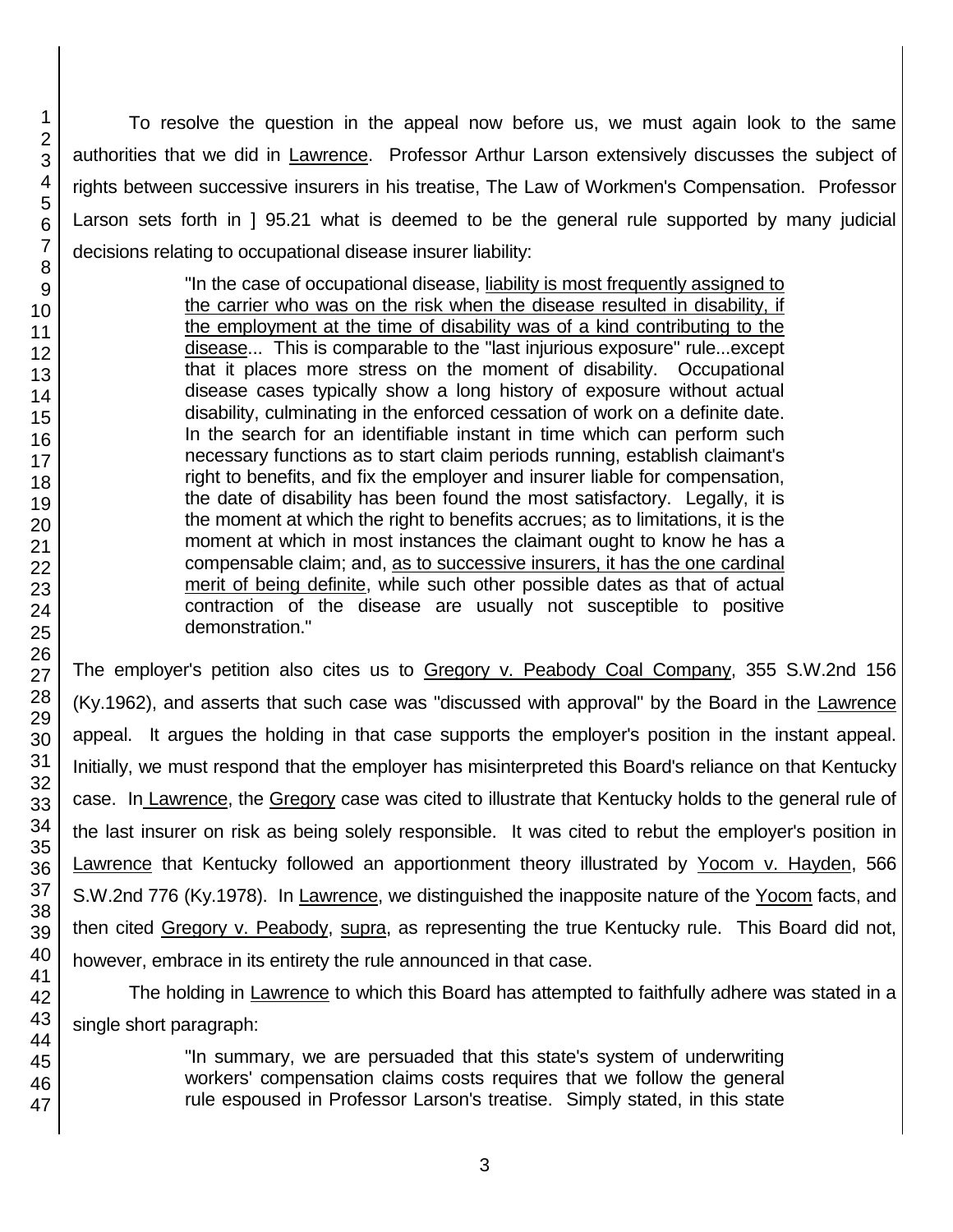the insurer who is on the risk for a claim for occupational disease on the date of compensable disability should be charged with and expected to bear financial responsibility for the full costs of such claim as long as the exposure to which the worker-claimant is subjected on the date of compensable disability is of a kind contributing to the condition for which the claim is made."

That statement is somewhat different than the rule in Gregory v. Peabody, but is consistent with the essence of the general rule discussed in Larson's treatise at Sec. 95.21.

At the outset of this decision, we noted there was no dispute over the admission of facts. There is considerable dispute, however, over the inferences to be made from certain of those facts and the application of the rule of law to those facts. The factual dispute centers upon paragraph 9 of the "Stipulation of Fact and Testimony":

> "Dr. Powell would further testify that his experience and knowledge indicates that most of the hearing loss from occupational-noise exposure usually occurs in the early stages of that exposure and tapers off towards the end of that exposure. Based upon the Northwest Speech and Hearing Center data showing essentially no loss of hearing between 1977 and 1983, he would opine that no hearing loss occurred between March 1, 1983 and April 7, 1983. He would also opine that most, if not all, of the hearing loss occurred prior to 1977 and, though no tests of Mr. Johannes' hearing prior to 1977 are known to exist, that probably most, if not all, of the hearing loss also occurred prior to July, 1973. He could not state exactly what percentage of hearing loss was sustained prior to July, 1973 or after July 1973." (Underlining added).

We have underlined those portions of the stipulation which give rise to the parties' points of contention. We are confident that the stipulation is unambigious that Mr.Johannes suffered no additional loss of hearing between March 1, 1983 when the employer resumed state fund insurance coverage and April 20, 1983 when the claimant filed his application for benefits. This, in spite of the fact revealed in Stipulation No. 2, that Mr. Johannes' working environment was neither more nor less noisy after March 1, 1983.

Applying those facts to the rule from Lawrence quoted above, we draw several conclusions. In point of fact, since the exposure to noise categorically caused no additional hearing loss after March 1, 1983, then can it be held that the exposure following that date was of a kind contributing to the condition for which the claim was made? We think not. That wording was carefully selected to illustrate that if a disease or condition is worsened, advanced, or otherwise affected by continuing exposure, albeit minor, the insurer on risk will be held fully financially responsible. On the other hand,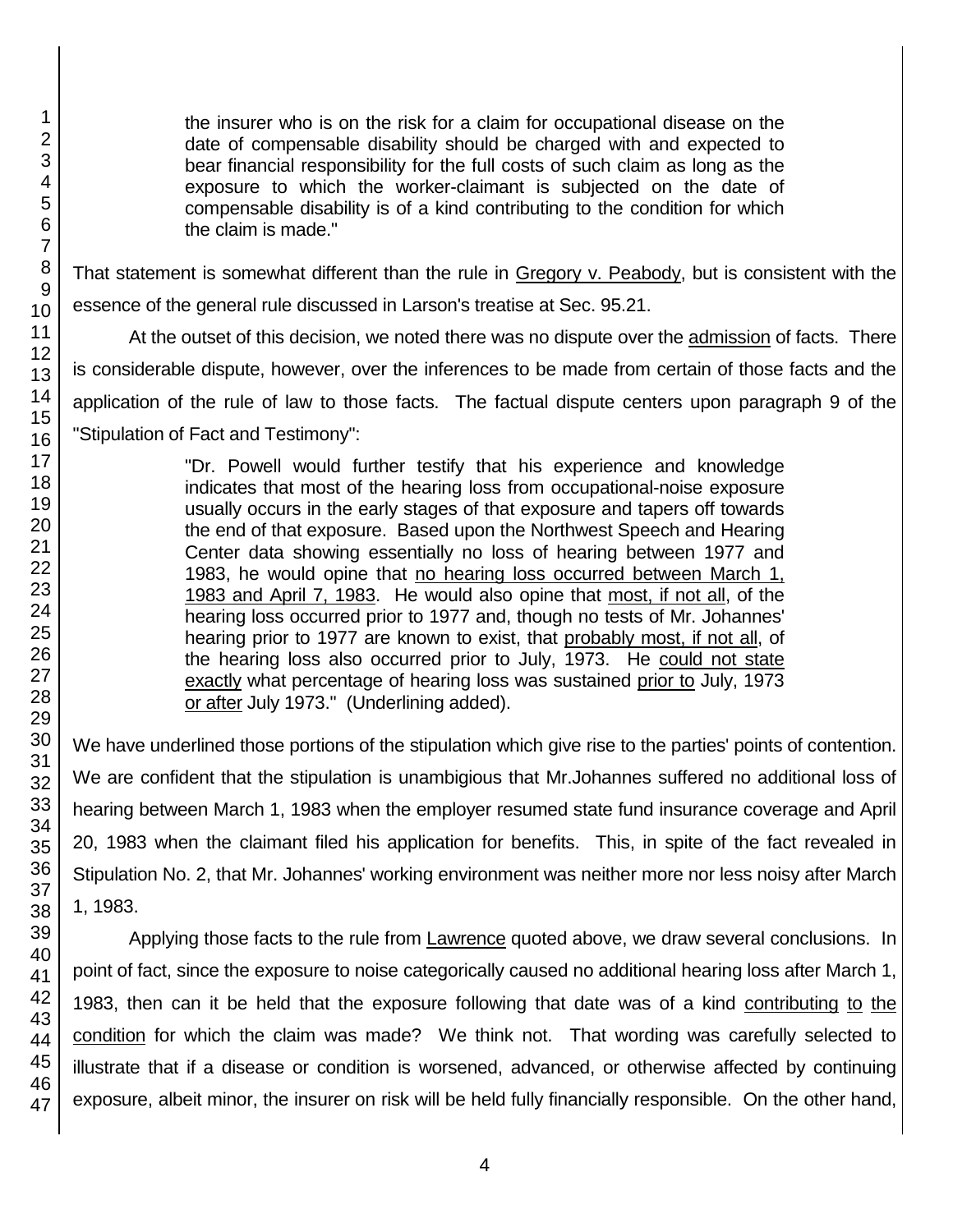if, in point of fact there was no such effect by the continuing exposure, then it follows that such exposure was not of a kind contributing to the condition. In most cases proof that such exposure would have absolutely "no effect" would be difficult to elicit. But here, we read the stipulation to state that very thing.

Still, this does not end our inquiry. The employer takes the position that the stipulation supports a similar negative effect from the claimant's noise exposure for the entire period that the employer was self-insured, June 1973 through February 28, 1983. The employer claims that Mr. Johannes' entire hearing loss took place after he began work on November 29, 1956 but before the employer became self-insured. From our reading of the record, what is stipulated is that (1) "most, if not all" of Mr. Johannes' hearing loss occurred prior to 1977, at least three and one-half years after the employer became self-insured; (2) "probably most, if not all" of the hearing loss occurred prior to "July (sic) 1973"; (3) Dr. Archie Powell, otolaryngologist, the only physician whose opinions were stipulated "could not state exactly what percentage of hearing loss was sustained prior to July, 1973 or after July, 1973."

We believe the three points of stipulated fact highlighted in the preceding paragraph do not categorically establish that no effect was had on Mr. Johannes' hearing ability after the employer became self-insured. Since it was also stipulated that during the last 13 years of his employment, Mr. Johannes' work environment was "significantly noisier" than the first 14 years, we believe it is appropriate to conclude that the exposure sustained while the employer was self-insured was of a kind contributing to the condition. Only three years of this "significantly noisier" environment occurred before the employer became self-insured. At least three and one-half years of this environment occurred prior to the claimant's first hearing test conducted by the Northwest Speech and Hearing Center.

We hold that Mr. Johannes was last subjected to noise exposure of a kind contributing to his hearing loss condition between July 1973 and February 28, 1983. Therefore, the self-insurer must be held fully responsible for the costs of his claim.

## **FINDINGS OF FACT**

1. On April 20, 1983, the claimant, Frank W. Johannes, filed a claim with the Department of Labor and Industries alleging that he incurred an occupational disease on or about April 6, 1983, consisting of occupational hearing loss. The Department provided medical treatment. On November 16, 1983, the Department issued an order closing the claim and directing that the self-insured employer, Isaacson Steel, pay a permanent partial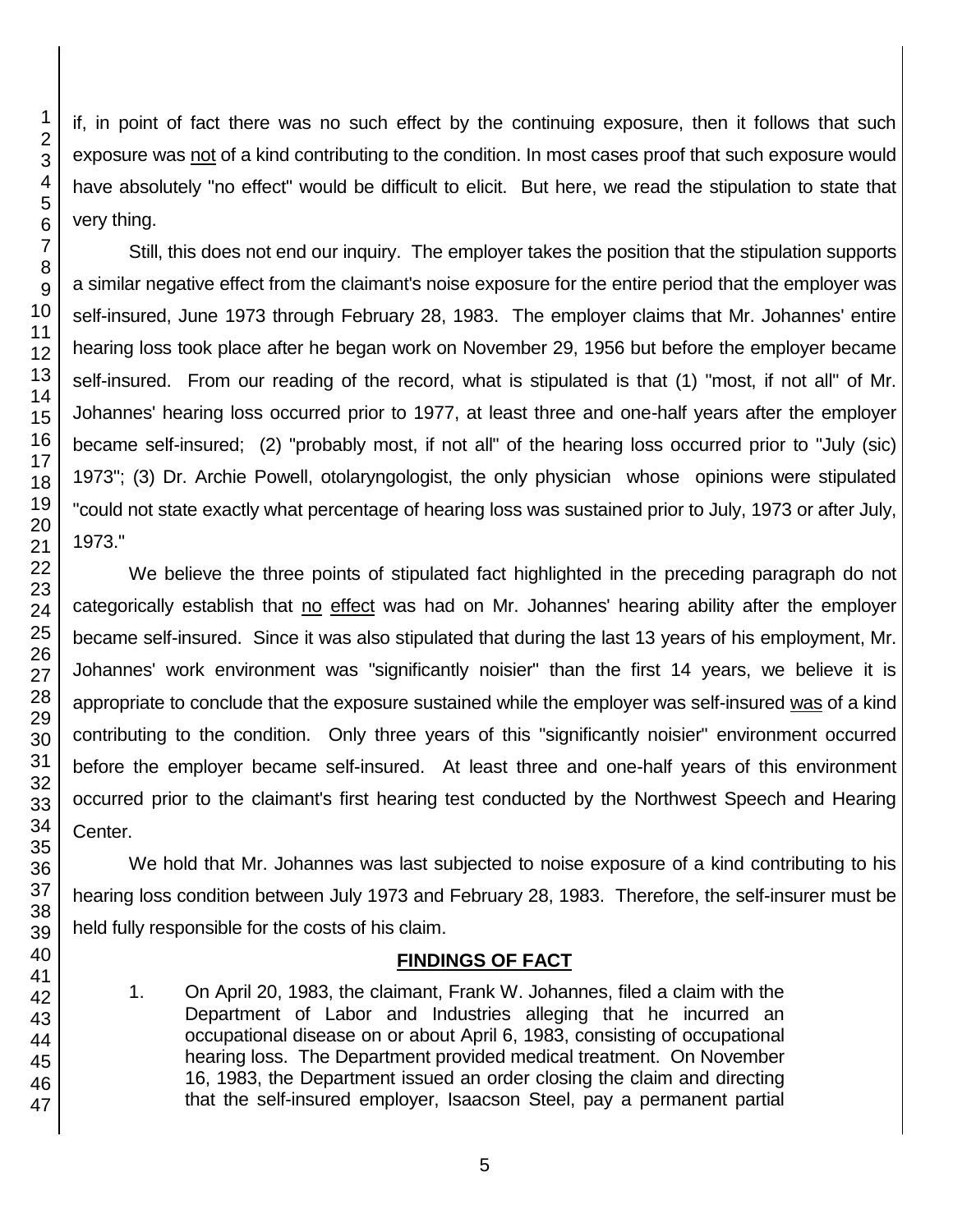disability award equal to 30.3% of the loss of hearing in both ears as a result of on the job noise exposure. On January 6, 1984, the employer filed notice of protest with the Department. On January 27, 1984, the Department issued an order adhering to its order of November 16, 1983. On March 26, 1984, employer filed notice of appeal with the Board of Industrial Insurance Appeals. On April 12, 1984, the Board issued an order granting the appeal, assigning Docket No. 67,323 to the appeal and directing that hearings be held on the issues raised by the appeal.

- 2. From November 29, 1956 through October 19, 1983, claimant worked as a welder in the welding shop at Isaacson Steel until the employer's plant was permanently closed. The welding shop was always a noisy place throughout his employment. The work environment was significantly noisier from 1970 through 1983. Claimant's work environment was neither more nor less noisy after March 1, 1983 than it had been prior to March 1, 1983.
- 3. Isaacson Steel had state fund workers' compensation coverage in the period from November 29, 1956 through June 1973. Thereafter it was a self-insured employer under the Workers' Compensation Act. On March 1, 1983, employer returned to state fund coverage under the Workers' Compensation Act.
- 4. On April 7, 1983, claimant was diagnosed by a physician as having sustained hearing loss caused by exposure to excessive noise levels at Isaacson Steel. The extent of his hearing loss on January 27, 1984 was equal to 30.3% in both ears as a result of his exposure to noise at Isaacson Steel.
- 5. Between March 1, 1983 and April 20, 1983, the claimant, although exposed to a noisy environment, suffered no additional hearing loss than that sustained from noise exposure on the job preceding that period. The noise exposure during that period did not contribute to the claimant's condition.
- 6. Between July 1, 1973 and February 28, 1983, while the employer underwrote his industrial insurance as a self-insurer, the claimant was exposed to a noisy environment of a kind which contributed to his hearing loss condition.

## **CONCLUSIONS OF LAW**

- 1. The Board of Industrial Insurance Appeals has jurisdiction of the parties and subject matter of this appeal.
- 2. The employer, Isaacson Steel, in its self-insured capacity, was the last insurer on risk at a time when such exposure was of a kind contributing to the claimant's condition of hearing loss.
- 3. The Department's order dated January 27, 1984 which adhered to the provisions of its order dated November 16, 1983 closing the claim and directing the self-insured employer to pay an award for permanent partial

47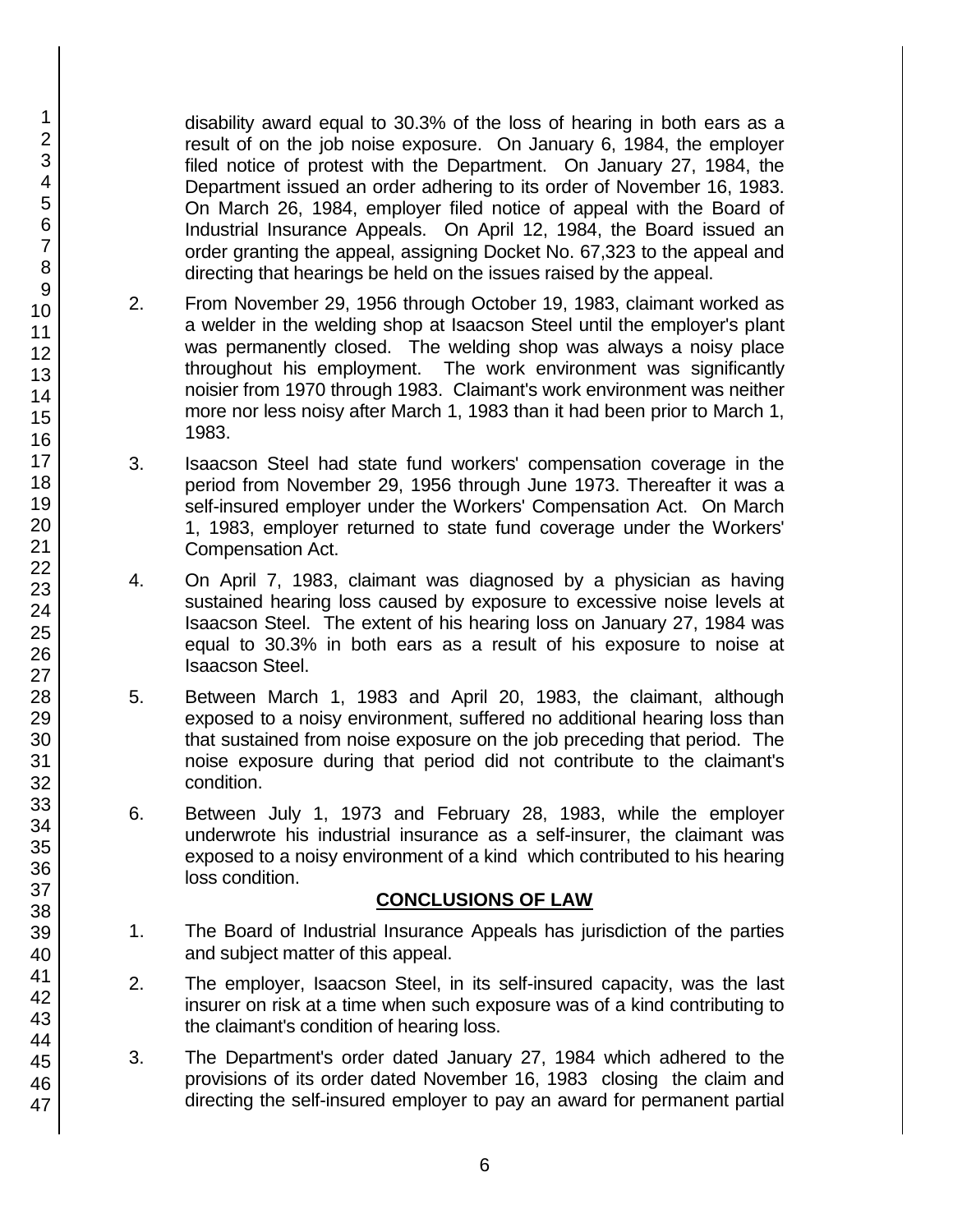disability equal to 30.3% of the loss of hearing in both ears, is correct, and should be affirmed.

It is so ORDERED.

Dated this 19th day of February, 1985.

## BOARD OF INDUSTRIAL INSURANCE APPEALS

/s/\_\_\_\_\_\_\_\_\_\_\_\_\_\_\_\_\_\_\_\_\_\_\_\_\_\_\_\_\_\_\_\_\_\_\_\_\_ MICHAEL L. HALL Chairperson

/s/\_\_\_\_\_\_\_\_\_\_\_\_\_\_\_\_\_\_\_\_\_\_\_\_\_\_\_\_\_\_\_\_\_\_\_\_\_ FRANK E. FENNERTY, JR. Member

## **DISSENTING OPINION**

I agree with the Board majority, to the effect that the issue here -- financial responsibility of "successive insurers" for the cost of claims based on long-developing occupational diseases--is not a new issue before this Board. In addition to the Monroe, Hanninen, and Lawrence cases heretofore cited, I also refer to the case of In re Forrest Pate, Docket No. 58,399, 2/5/82, unanimously decided by the three present Board members.

In all of these cases we relied heavily on Professor Arthur Larson's treatise on Workers' Compensation Law, Sec. 95.21, setting forth a general principle, supported by many judicial decisions, relating to liability as between successive insurers for occupational disease cases. The Board majority in the present case again emphasizes the importance of Larson's test (page 3, lines 13-28); and so do

Furthermore, I concur fully with the majority's statement of the holding to which this Board has attempted to faithfully adhere, as taken from the Lawrence decision:

> "In summary, we are persuaded that this state's system of underwriting workers' compensation claims costs requires that we follow the general rule espoused in Professor Larson's treatise. Simply stated, in this state the insurer who is on the risk for a claim for occupational disease on the date of compensable disability should be charged with and expected to bear financial responsibility for the full costs of such claim as long as the exposure to which the worker-claimant is subjected on the date of compensable disability is of a kind contributing to the condition for which the claim is made."

The identical holding was also set forth in our Pate decision; and very similar language was used in deciding the first appeal on this issue, the Monroe case in 1978.

Where we part company is in the application of the rule of law to the facts in this case.

I.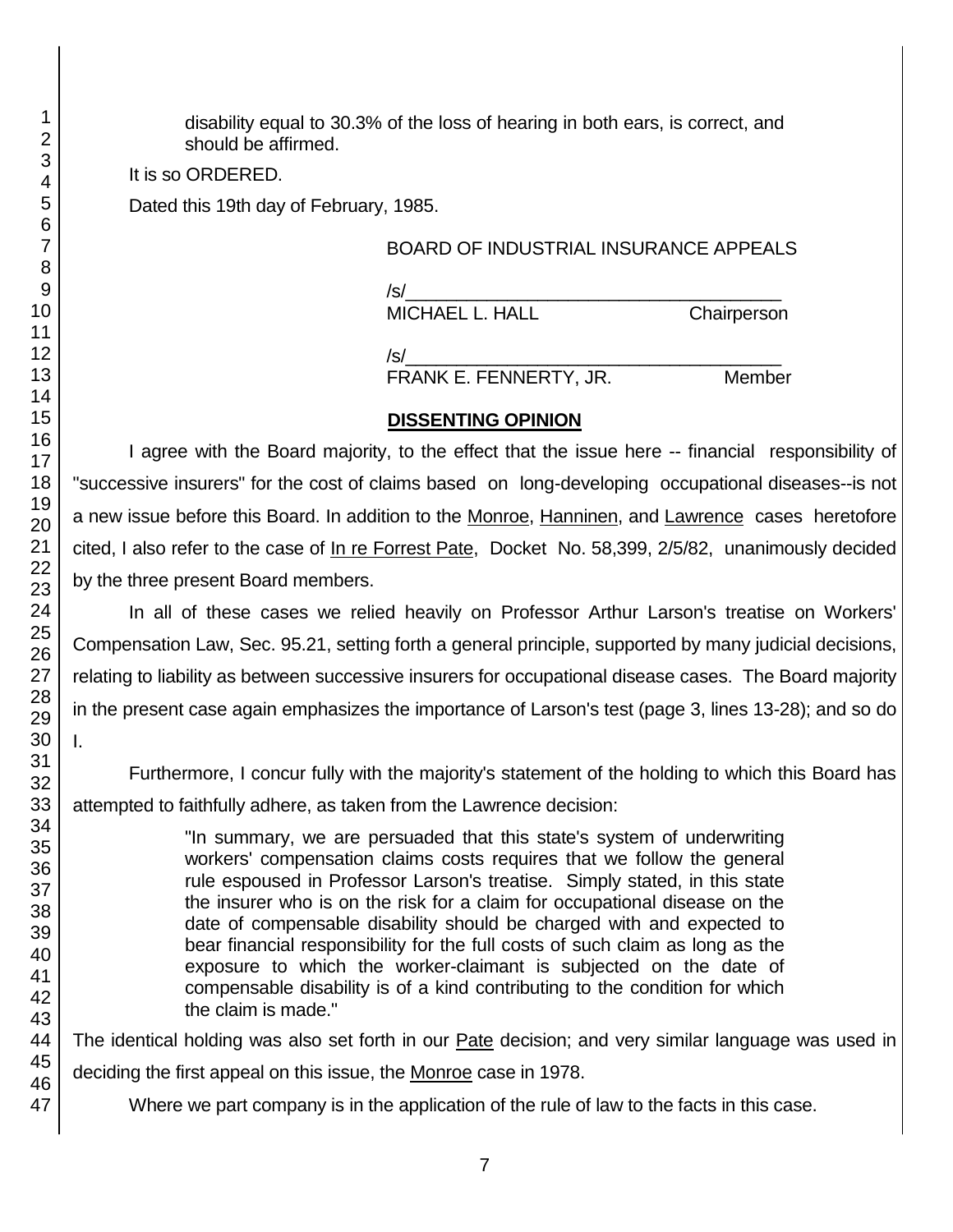This Board, in both the Lawrence and Pate cases, had cited and discussed the case of Gregory v. Peabody Coal Company, 355 S.W.2d 156 (Ky.1978), a significant Kentucky case which held the last insurer on risk solely responsible for a long-developing silicosis claim, even though the exposure to injurious dust under the last employer was only 25 days. In doing so, the Court said:

> " ... [I]t is not required that the employee prove he did contract silicosis in his last employment, but only that the conditions were such that they could cause the disease over some indefinite period of time."

The Board majority now says that they did not rely on, or embrace in its entirety, the Gregory v. Peabody rule. Be that as it may, this Board member, in signing the Pate decision, certainly did "embrace" the Gregory principle, and I do so now, becuase I think it is in accord with our previous holdings on the "successive insurers" issue.

It is clear and undisputed in this case, based on the stipulated facts, that the time of determining claimant's compensable disability did not occur until April 1983, when he was diagnosed to have permanent binaural hearing loss due to excessive occupational-noise exposure, was advised of the extent thereof, and filed his claim therefor. At that time, and since March 1, 1983, the Department, in its State Fund insurer capacity, was the insurer on the risk. At that time, was the employment exposure of a kind contributing to hearing loss? The majority says No, because there was no additional hearing loss incurred after March 1, even though the occupational environment continued to be excessively noisy after that date. In other words, the majority says there must be some additional percentage impairment or actual deleterious effect by the last exposure before the insurer on risk at that time is held liable.

I disagree. The liability principle does not speak to some actual additional deleterious effect by the exposure covered by the last insurer on the risk. It simply requires that the exposure at the time of compensable disability be "of a kind" contributing to the condition. What is the condition? Hearing loss. What is the "kind" of exposure contributing to hearing loss? Excessive occupational noise. Was there excessive occupational noise exposure under the State Fund coverage from and after March 1, 1983? Yes, per the stipulated facts, there was -- to the same extent as had existed for a number of years prior thereto.

Of more than passing interest is the fact that in the earlier Monroe and Hanninen cases, the evidence was that those claimants' occupational hearing losses had reached their maximum plateau prior to the changes in insurance coverage and had not increased in percentage levels following such